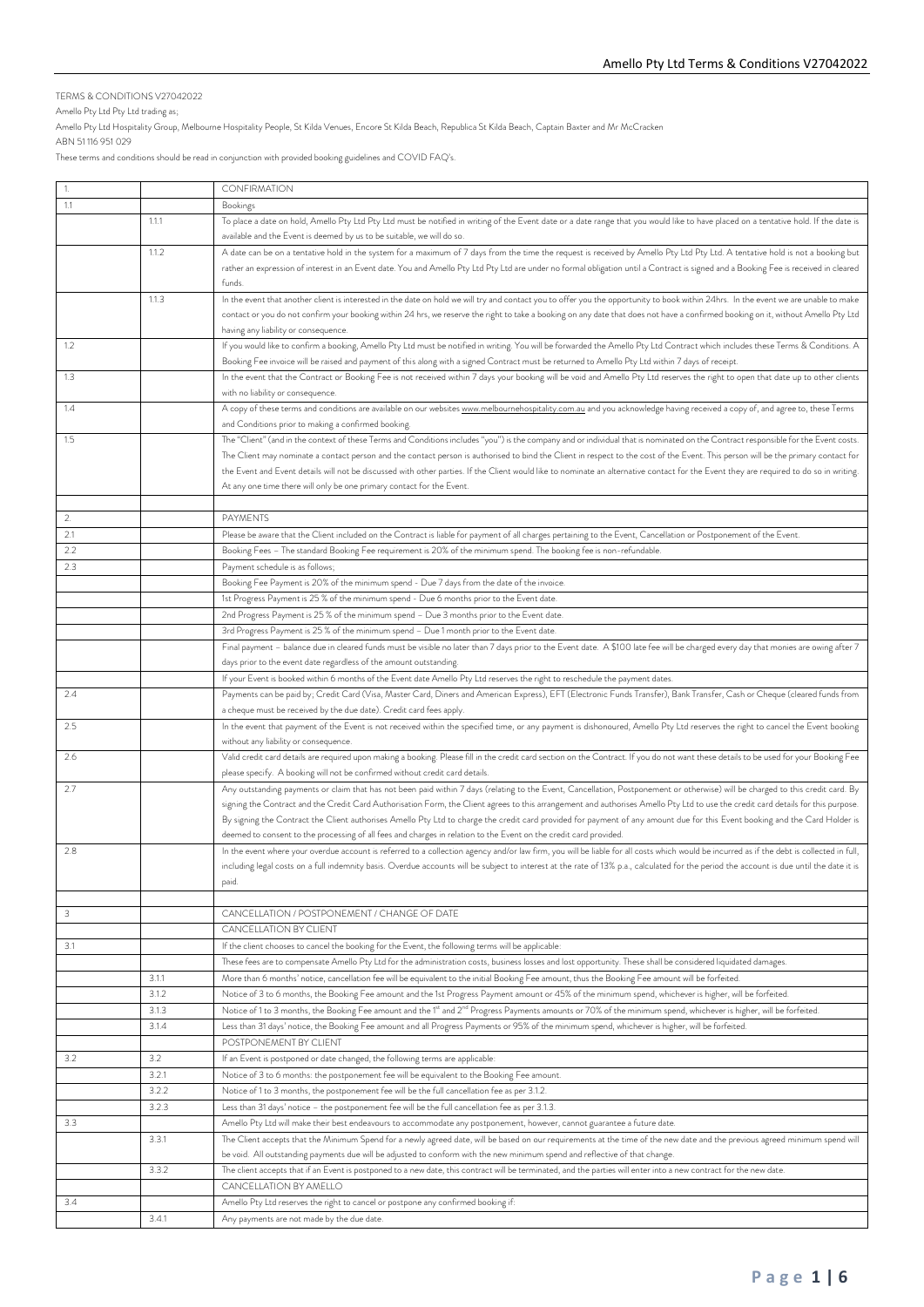|     | 3.4.2 | The nature of the Event alters in a way, including, but not limited to, the number of guests substantially changing, the type of Event changes or the nature of the Event changes in                                                                       |
|-----|-------|------------------------------------------------------------------------------------------------------------------------------------------------------------------------------------------------------------------------------------------------------------|
|     |       | such a way that it would be prejudicial to the corporate image of Amello Pty Ltd.                                                                                                                                                                          |
|     | 3.4.3 | Undue difficulties arise in communications between Amello Pty Ltd and the Client, the nominated contact person or anyone else associated with the client, in relation to the                                                                               |
|     |       | Event.                                                                                                                                                                                                                                                     |
|     | 3.4.4 |                                                                                                                                                                                                                                                            |
|     |       | The Client does not abide by any time requirements set out in these Terms and Conditions or in any communication with them.                                                                                                                                |
|     | 3.4.5 | Any arrangement or proposal for the Event is unacceptable to Amello Pty Ltd.                                                                                                                                                                               |
|     | 3.4.6 | There are double bookings and Amello Pty Ltd is unable to conduct the Event due to a conflict of date or time.                                                                                                                                             |
| 3.5 |       | The Client agrees that all cancellation and postponement charges and fees are reasonable and agree that they act as compensation for Amello Pty Ltd's administrative costs, stock<br>loss and lost opportunity.                                            |
| 3.6 |       | If Amello Pty Ltd cancels or postpones any confirmed booking under 3.4.6, it will use all reasonable endeavours to make alternative arrangements to your satisfaction including                                                                            |
|     |       | arranging an alternative suitable venue and/or nominating an alternative suitable date. If suitable alternative arrangements cannot be agreed, Amello Pty Ltd will refund all monies                                                                       |
|     |       | paid but will not be liable in any way for any other claim, demand or compensation.                                                                                                                                                                        |
|     |       |                                                                                                                                                                                                                                                            |
| 4.  |       | MINIMUM SPEND                                                                                                                                                                                                                                              |
| 4.1 |       | The Client will be liable to pay for the agreed minimum spend on the Contract. In the event that a minimum spend is not specified, then the minimum numbers on the Contract                                                                                |
|     |       | will be the minimum number of guests charged for.                                                                                                                                                                                                          |
| 4.2 |       | In the event that you have a considerable drop in numbers please ensure you notify Amello Pty Ltd as soon as possible. Where possible a suitable alternative arrangement will be                                                                           |
|     |       | made however Amello Pty Ltd reserves the right to cancel an existing booking in the event that the confirmed minimum spend or numbers are not met.                                                                                                         |
| 4.3 |       | In the event that you are unable to meet your agreed minimum spend due to a decrease in guest numbers, the remaining amount will be charged as a venue hire fee.                                                                                           |
|     |       |                                                                                                                                                                                                                                                            |
| 5.  |       | FINAL NUMBERS                                                                                                                                                                                                                                              |
| 5.1 |       | Confirmed numbers of attendees must be received in writing by 12 noon, 10 working days prior to the Event date. In the event that final numbers are not received 7 days prior                                                                              |
|     |       |                                                                                                                                                                                                                                                            |
|     |       | then we will revert to the numbers specified on the Contract as per clause 4.<br>The number of attendees confirmed at 10 days is the minimum number of attendees that the client will be invoiced for. There will be no re-imbursement of payments made or |
| 5.2 |       |                                                                                                                                                                                                                                                            |
|     |       | revision of invoices should the attendee numbers drop within the 10 days prior to the Event.                                                                                                                                                               |
| 5.3 |       | Any additional numbers confirmed less than 10 days will be charged at full rate plus a 10% surcharge.                                                                                                                                                      |
| 5.4 |       | In the event that Amello Pty Ltd cannot accommodate extra numbers, any excess in numbers which cannot be accommodated (at the complete discretion of Amello Pty Ltd) will                                                                                  |
|     |       | be turned away and the Client authorises Amello Pty Ltd to take any step reasonably required to deal with excess numbers, without any liability or consequence.                                                                                            |
| 5.5 |       | You will need to provide us with a final floor plan and number of people per table in a form acceptable to us, 10 working days prior to the Event. Once tables are arranged and set,                                                                       |
|     |       | we cannot change these without additional cost and time involved. We will try to meet your needs, if time and staffing permit, provided we have agreed on any extra charges and                                                                            |
|     |       | such charges have been paid.                                                                                                                                                                                                                               |
|     |       |                                                                                                                                                                                                                                                            |
| 6.  |       | <b>FOOD &amp; BEVERAGES</b>                                                                                                                                                                                                                                |
| 6.1 |       | Food and Beverage confirmation must be given in writing 14 working days prior to the Event. Any requested alterations to these which can be accommodated and dealt with, will                                                                              |
|     |       | attract an additional fee per head to cover any additional costs and expenses together with administrative costs and time involved. If requested changes are made less than 10                                                                             |
|     |       | working days prior to the Event it is likely that we may not be able to deal with these and/or they may attract additional costs and expenses.                                                                                                             |
| 6.2 |       | It is the responsibility of the Client to ensure that Amello Pty Ltd has the details of any special dietary requirements or allergies which guests may have. The Client is to supply the                                                                   |
|     |       | full name and table allocation for each such guest. The Client indemnifies Amello Pty Ltd and its servants and agents against any claim relating to any such person or anything                                                                            |
|     |       | relating to them including but not limited to reactions, allergies, cultural or religious impact, this is in addition to any other indemnity given. Please note; menu descriptions do not                                                                  |
|     |       | contain a full list of ingredients and it is the client and guest's responsibility to assess the suitability of the menu.                                                                                                                                  |
| 6.3 |       | Due to seasonal availability and other circumstances (whether beyond the venue's control or otherwise), menu options may not always be available. In such cases, the Client is                                                                             |
|     |       | required to choose an appropriate alternative. In the event this occurs on the Event day, an alternative will be selected on behalf of the client by the Venue Manager.                                                                                    |
| 6.4 |       | No externally prepared food or beverages are permitted to be brought into any of the Amello Pty Ltd venues without prior approval. Amello Pty Ltd reserves the right to inspect                                                                            |
|     |       | a Certificate of Currency for public liability insurance from any Suppliers.                                                                                                                                                                               |
|     |       |                                                                                                                                                                                                                                                            |
|     |       |                                                                                                                                                                                                                                                            |
| 7.  |       | <b>PARKING</b>                                                                                                                                                                                                                                             |
| 7.1 |       | There are over 400 unreserved parking spaces within the St Kilda Sea Baths complex. Parking is charged per hour or per day. There are 12hr passes available for those that need to                                                                         |
|     |       | leave their car overnight.                                                                                                                                                                                                                                 |
| 7.2 |       | It is the user's responsibility to follow instructions for parking specified by Care Park. Amello Pty Ltd will not be held responsible for parking fines incurred due to a breach of the                                                                   |
|     |       | specified conditions.                                                                                                                                                                                                                                      |
| 7.3 |       | Parking is dependent on availability. The Client can purchase prepaid, non-reserved passes for from Amello Pty Ltd. All parking prices are determined by Care Park and are subject                                                                         |
|     |       |                                                                                                                                                                                                                                                            |
|     |       | to change.                                                                                                                                                                                                                                                 |
|     |       |                                                                                                                                                                                                                                                            |
| 8.  |       | EXTERNAL EVENT COORDINATORS OR SUPPLIERS                                                                                                                                                                                                                   |
| 8.1 |       | If the Client proposes to engage an External Event Coordinator or Supplier to assist in the preparation of the Event, the External Event Coordinator's and/or Supplier's name and                                                                          |
|     |       | contact details must be advised when signing the Contract. The Client must notify Amello Pty Ltd if the External Event Coordinator is to be the primary or secondary contact and                                                                           |
|     |       | what information is to be shared with the Supplier.                                                                                                                                                                                                        |
| 8.2 |       | Amello Pty Ltd reserves the right to refuse or require modification to any plans of any External Event Coordinator without any liability or consequence, for the benefit of the Event                                                                      |
|     |       | or to protect the work, health and/or safety of Amello Pty Ltd staff and patrons.                                                                                                                                                                          |
| 8.3 |       | Amello Pty Ltd does not accept responsibility for any injury, loss or damage incurred by or as a result of anything done or arranged by any External Event Coordinator or Supplier.                                                                        |
|     |       | This includes any alterations made to the Venue by installation, erection or placement of fittings, fixtures, decorations or other materials supplied by or at the direction of the                                                                        |
|     |       | External Event Coordinator/Supplier. This also relates to any action or item performed by outside contractors (Suppliers included) prior to, during or after the Event. Any injury or                                                                      |
|     |       | damage suffered is the responsibility of the Event Coordinator and/or the Supplier/s and must be covered by the External Event Coordinator's and/or Suppliers public liability                                                                             |
|     |       | insurance.                                                                                                                                                                                                                                                 |
| 8.4 |       | All External Event Coordinator's and/or Suppliers must provide Amello Pty Ltd with their certificate of currency for public liability with a minimum of \$20M cover, Job Safety                                                                            |
|     |       | Analysis and Work Cover. A risk assessment may be requested by Amello Pty Ltd to be completed by the External Event Coordinator and/or Supplier in relation to ceiling rigging,                                                                            |
|     |       | special effects, fire acts and pyrotechnics.                                                                                                                                                                                                               |
| 8.5 |       | Any large bump in, such as AV equipment, hanging installations or complicated theming and decorating, will require an operations manager and / or technician on duty to supervise                                                                          |
|     |       | at a cost to be paid by the Client.                                                                                                                                                                                                                        |
|     |       |                                                                                                                                                                                                                                                            |
|     |       |                                                                                                                                                                                                                                                            |
|     |       |                                                                                                                                                                                                                                                            |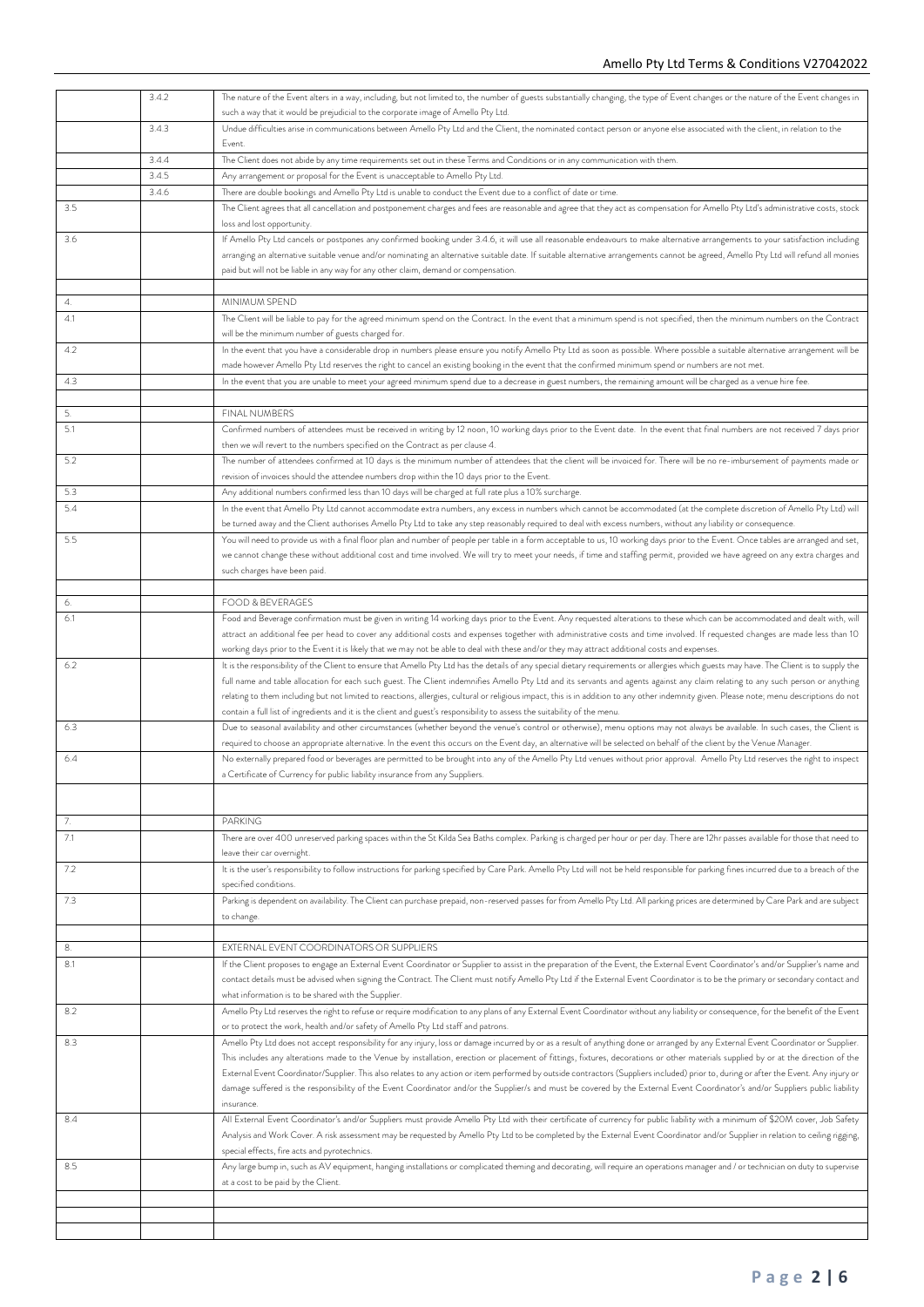| 9.   |        | VENUE ACCESS / AVAILABILITY / EVENT                                                                                                                                                                                                                                                                                                                 |
|------|--------|-----------------------------------------------------------------------------------------------------------------------------------------------------------------------------------------------------------------------------------------------------------------------------------------------------------------------------------------------------|
| 9.1  |        | The Venue will be available to access for event set up, 2 hours prior to the Event time stipulated on your Contract. In the event that we can be more flexible and we do not have a                                                                                                                                                                 |
|      |        | booking prior to your Event, we will be. There will be a supervision charge of \$95 per hour during business hours. For access between 1am and 6am, there will be a late-night                                                                                                                                                                      |
|      |        | supervision charge of \$1000 plus a further standard supervision charge of \$95 per hour. In the event that security or cleaning must be altered to accommodate out of business                                                                                                                                                                     |
|      |        | hours access, this will be on charged to the Client.                                                                                                                                                                                                                                                                                                |
|      | 9.1.1  | Bump in and bump out times do not guarantee exclusive use of the venue. Different Clients can bump in and out within the same period if required.                                                                                                                                                                                                   |
|      | 9.1.2  | If you require exclusive use during your bump in or bump out, please discuss with your coordinator, charges will apply.                                                                                                                                                                                                                             |
| 9.2  |        | The Venue will remain open for 1 hour post the event for bump out, additional time beyond this will be subject to approval by Amello Pty Ltd and charged at the above supervision<br>rates.                                                                                                                                                         |
| 9.3  |        | It is the responsibility of the Client to advise Amello Pty Ltd of any additional access requirements in writing 10 Days prior to the Event. Amello Pty Ltd reserves the right to refuse                                                                                                                                                            |
|      |        | such access at its complete discretion, without any liability or consequence.                                                                                                                                                                                                                                                                       |
| 9.4  |        | Amello Pty Ltd reserves the right to book an event or events on the day of your Event (prior to your 2hr bump in time) and at any time after 1.00am the following day. The Client<br>indemnifies Amello Pty Ltd if any other Event is disrupted and Amello Pty Ltd suffers any loss or claim as a result.                                           |
| 9.5  |        | Guest access to the Venue is not permissible prior to the Event commencement time. Guest access to the Venue post Event will only be permitted for up 30 minutes after the<br>conclusion time stipulated on your Contract.                                                                                                                          |
| 9.6  |        | Maximum Event duration is 6 hours (excludes conferences). Please discuss with your coordinator if you need an exemption.                                                                                                                                                                                                                            |
| 9.7  |        | Events booked between 6am - 5pm, or consecutive day bookings, do not automatically entitle the Client to an overnight hold of the Event Room. The Client must liaise with                                                                                                                                                                           |
|      |        | Amello Pty Ltd regarding any overnight requirements, the approval of which remains at Amello Pty Ltd's discretion. Overnight hold fees may apply.                                                                                                                                                                                                   |
| 9.8  |        | Standard event times are as follows, Amello Pty Ltd reserves the right to vary these according to availability:                                                                                                                                                                                                                                     |
|      | 9.8.1  | Full day Conference Events 8am - 5pm (max 9 hrs). Half Day Conference 8am – 1pm or 12pm – 5pm (max 5 hrs and must be within the stipulated hours). If you require a start                                                                                                                                                                           |
|      |        | time before 8am or 12pm or a finish time after 1pm or 5pm, charges will apply.                                                                                                                                                                                                                                                                      |
|      | 9.8.2  | Evening Events 6pm -12am (max 6 hrs). If you require a start time before 6pm or a finish time after 12am, charges will apply.                                                                                                                                                                                                                       |
|      | 9.8.3  | Lunch Events 12pm - 4pm (max 4 hrs). If you require a start time before 12pm or a finish time after 4pm, charges will apply.                                                                                                                                                                                                                        |
|      | 9.8.4  | Breakfast Events 7am - 10am (max 3hrs). If you require a start time before 7am or a finish time after 10am, charges will apply.                                                                                                                                                                                                                     |
|      | 9.8.5  | Ceremonies times are at the venue's discretion. Please refer to the ceremony document for further information regarding available times.                                                                                                                                                                                                            |
| 9.9  |        | The Client may request alternate timing to that listed above in writing, but the approval is at the discretion of Amello Pty Ltd. Early or late access fees apply. Amello Pty Ltd will                                                                                                                                                              |
|      |        | confirm any agreed timing alteration in writing.                                                                                                                                                                                                                                                                                                    |
|      |        |                                                                                                                                                                                                                                                                                                                                                     |
| 10.  |        | ROOM ALLOCATION                                                                                                                                                                                                                                                                                                                                     |
| 10.1 |        | You are entitled to exclusive use of your Event Room only. All other Event Rooms and common areas within the Venue are separate entities and will be booked as such. Please be                                                                                                                                                                      |
|      |        | mindful that the room adjoining yours may be booked for a separate event. If you require exclusive use of the Venue, please speak to your Event Coordinator about an exclusive                                                                                                                                                                      |
|      |        | venue hire fee or minimum spend.                                                                                                                                                                                                                                                                                                                    |
|      | 10.1.1 | Amello Pty Ltd reserves the right to book competitor companies on the same Event day and or in the same venue without consequence.                                                                                                                                                                                                                  |
| 10.2 |        | Amello Pty Ltd reserves the right to assign another Room for the organised Event if the numbers confirmed for the Event are below the recommended minimum numbers for use                                                                                                                                                                           |
|      |        | of the Room.                                                                                                                                                                                                                                                                                                                                        |
|      |        |                                                                                                                                                                                                                                                                                                                                                     |
| 11.  |        | <b>DELIVERIES</b>                                                                                                                                                                                                                                                                                                                                   |
| 11.1 |        | All deliveries to Amello Pty Ltd must be approved and must be delivered to the Venue on the dates and times agreed and clearly marked with the name and date of the Event.                                                                                                                                                                          |
|      |        | Amello Pty Ltd reserves the right to refuse any delivery attempted to be made outside of agreed dates or times, at its complete discretion, without any liability or consequence.                                                                                                                                                                   |
| 11.2 |        | All equipment and property brought to the Venue must be removed within 1 hour of the Event finishing unless previously arranged in writing with Amello Pty Ltd. Any equipment                                                                                                                                                                       |
|      |        | or property not removed, may be removed and/or discarded by Amello Pty Ltd at its complete discretion, without any liability or consequence and any cost, damage, claim or loss                                                                                                                                                                     |
|      |        | relating to the exercise of this discretion will be the responsibility of the Client.                                                                                                                                                                                                                                                               |
|      |        |                                                                                                                                                                                                                                                                                                                                                     |
| 14.  |        | QUOTES AND PRICES                                                                                                                                                                                                                                                                                                                                   |
| 12.1 |        | All prices are current at the time and are subject to revision prior to the finalisation of the Event Contract. The Client accepts that if pricing of a particular item increases beyond                                                                                                                                                            |
|      |        | what is fair and reasonable or is unavailable, Amello Pty Ltd reserves the right to substitute that item with an alternative that fits into the prescribed costing.                                                                                                                                                                                 |
| 12.2 |        | All written quotes are valid for 10 working days from the date of quotation for tentative bookings unless withdrawn by Amello Pty Ltd prior to receipt of both a signed Contract                                                                                                                                                                    |
|      |        | along with the required Booking Fee in cleared funds.                                                                                                                                                                                                                                                                                               |
| 12.3 |        | Please note there may be minimum spend requirements or Venue hire requirements that you must note prior to accepting the Terms and Conditions.                                                                                                                                                                                                      |
|      |        |                                                                                                                                                                                                                                                                                                                                                     |
| 13.  |        | CLIENT AND GUEST BEHAVIOUR                                                                                                                                                                                                                                                                                                                          |
| 13.1 |        | The Client is responsible for the conduct of the Client, the Card Holder, any guest, any External Event Coordinator, Supplier or any invitees of the Client and authorises Amello                                                                                                                                                                   |
|      |        | Pty Ltd, without any liability or consequence, to remove or have removed (by such means necessary) the Client, the Card Holder, any guest, any External Event Coordinator,<br>Supplier outside Contractors or any invitees of the Client whose conduct is unsatisfactory or causes any distress, discomfort or harm to anyone at or near the Venue. |
| 13.2 |        | Amello Pty Ltd holds the Client responsible and liable for any breakages, injury and death caused by dangerous personal behaviour such as customary dances etc.                                                                                                                                                                                     |
| 13.3 |        | The Client and their guests occupy the Event Room and common areas at their own risk.                                                                                                                                                                                                                                                               |
| 13.4 |        | To the extent permitted by law, the Client irrevocably releases and holds harmless Amello Pty Ltd and its agents from all claims, actions, damage, loss, liability, cost or expense                                                                                                                                                                 |
|      |        | which Amello Pty Ltd incurs or is liable for in connection with any damage, loss, injury or death at the Venue to the extent caused by the negligence or breach of Contract by the                                                                                                                                                                  |
|      |        | Client, or its contractors, employees and guests.                                                                                                                                                                                                                                                                                                   |
| 13.5 |        | The release under this clause 13 is reduced to the extent that such damage, loss, injury or death was caused by the negligent act of Amello Pty Ltd.                                                                                                                                                                                                |
|      |        |                                                                                                                                                                                                                                                                                                                                                     |
| 14.  |        | <b>RESPONSIBILITY</b>                                                                                                                                                                                                                                                                                                                               |
| 14.1 |        | Amello Pty Ltd does not accept responsibility for damage to or loss of any property brought to or left in the Venue prior to, during or after an Event, whether by the Client, any                                                                                                                                                                  |
|      |        | guest, external Contractors or any invitees of the Client or any of them.                                                                                                                                                                                                                                                                           |
| 14.2 |        | The Client is responsible for any costs associated with any damage or loss incurred to any fittings, property or equipment at the Venue which is caused or contributed to by the                                                                                                                                                                    |
|      |        | Client, or any guest, outside Contractor, Supplier or any invitees of the Client or any of them, prior to, during or after the Event. The cost of any such damage is agreed to be                                                                                                                                                                   |
|      |        | determined by the lower of two quotes Amello Pty Ltd obtains, provided Amello Pty Ltd has time to obtain 2 quotes. If there is insufficient time to obtain quotes the Client will pay                                                                                                                                                               |
|      |        | the actual cost of damage and/or repairs.                                                                                                                                                                                                                                                                                                           |
| 14.3 |        | A bond may be required depending upon the details of the Event (i.e. any alterations to the Venue standard form, hiring of Amello Pty Ltd property, type of Event or guests, etc.).                                                                                                                                                                 |
|      |        | This must be paid at least 7 working days before the Event, failing which, Amello Pty Ltd reserves the right to cancel the booking or refuse to allow the details for which the bond                                                                                                                                                                |
|      |        | was to relate, without any liability or consequence.                                                                                                                                                                                                                                                                                                |
|      |        |                                                                                                                                                                                                                                                                                                                                                     |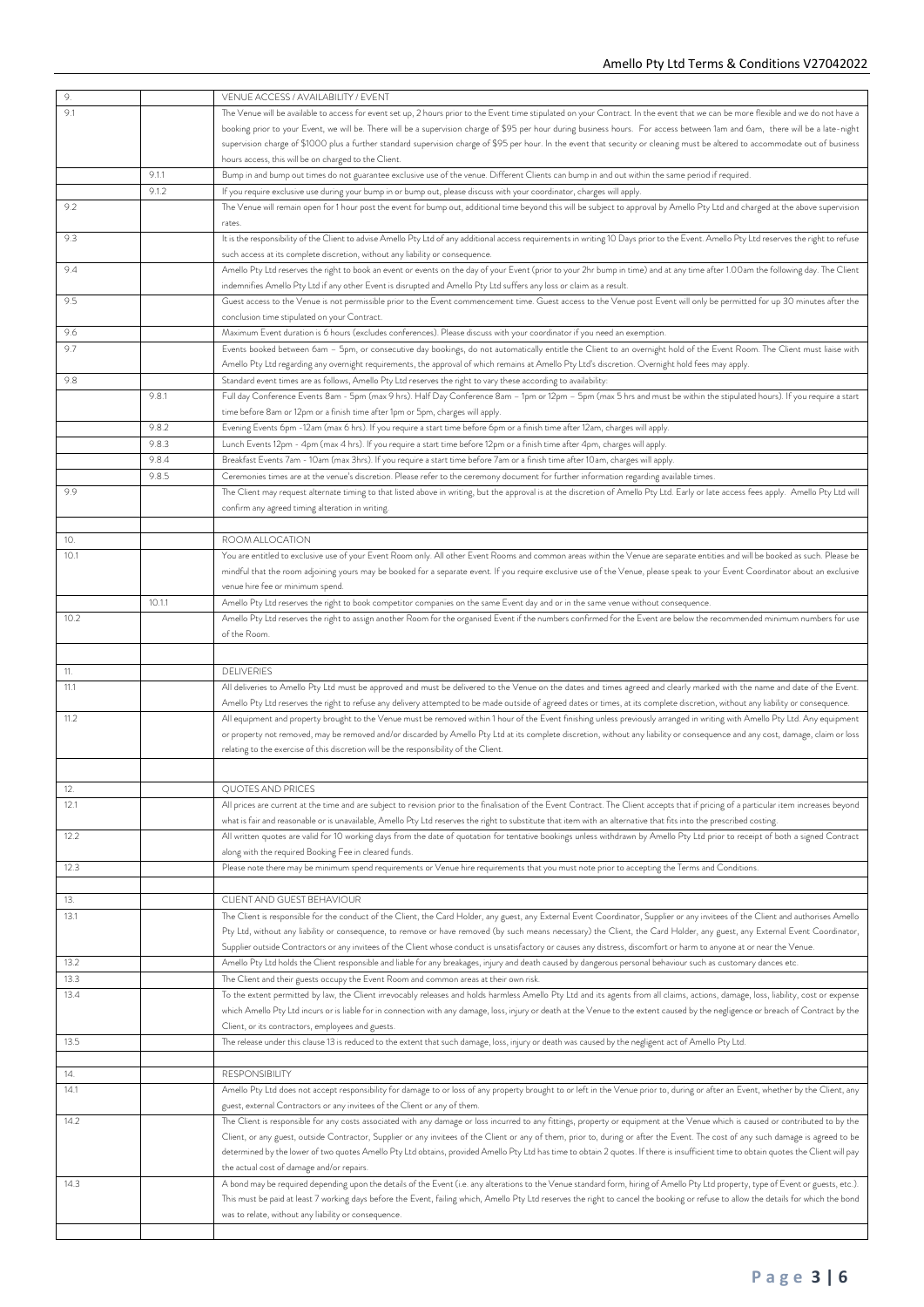| 15.  |        | PUBLIC HOLIDAY SURCHARGE                                                                                                                                                                  |
|------|--------|-------------------------------------------------------------------------------------------------------------------------------------------------------------------------------------------|
| 15.1 |        | A surcharge is applicable on public holidays. Please check with us before sending in your Contract and paying the Booking Fee. Our standard surcharge for your selected Venue             |
|      |        | will apply unless we have agreed otherwise with you in writing.                                                                                                                           |
|      |        |                                                                                                                                                                                           |
| 16.  |        | SIGNAGE                                                                                                                                                                                   |
| 16.1 |        | You may not cover, alter or obscure any part of any Amello Pty Ltd signage, without the prior written consent of the Amello Pty Ltd Event Coordinator.                                    |
| 16.2 |        | You may not install or display any signage or anything at the Venue without the prior written consent of the Amello Pty Ltd Event Coordinator. All signage pertaining to an Event         |
|      |        | may only be displayed within the allocated Event Space or Room that has been specified on the Contract.                                                                                   |
| 16.3 |        | Amello Pty Ltd reserves the right to remove or not permit signage if it is deemed offensive, inappropriate, damaging or it has the potential to cause obstruction that may be a work,     |
|      |        | health or safety risk.                                                                                                                                                                    |
|      |        |                                                                                                                                                                                           |
| 17.  |        | <b>FORCE MAJEURE</b>                                                                                                                                                                      |
| 17.1 |        | Should Amello Pty Ltd be prevented or substantially impeded from implementing and/or providing any Services contemplated or confirmed at the Venue, any adjoining site or                 |
|      |        | alternate venue or in a remote capacity due to circumstances beyond its control such as; fire, flooding, power failures, natural disasters, strikes, lock-out, war, terrorism, sabotage,  |
|      |        | act of God, Government intervention (direct or indirect), Government or other development or redevelopment (direct or indirect) or infection/contagion which is considered to             |
|      |        | render providing the service unsafe for customers, guests and staff. The Client will make no claim for loss or damage against Amello Pty Ltd or any related entity or person and will     |
|      |        | not permit any party, to make any claim through the Client.                                                                                                                               |
|      |        |                                                                                                                                                                                           |
| 18.  |        | INDEMNITY, RELEASE, LIMITATION OF LIABILITY AND INSURANCE                                                                                                                                 |
| 18.1 |        | The Client indemnifies Amello Pty Ltd and any related entity or person, their servants or agents, from and against all claims, demands, actions, damages, losses and liabilities, costs   |
|      |        | and expenses (including, but not limited to legal costs on an indemnity basis), incurred by Amello Pty Ltd as a consequence of any breach by the Client in relation to:                   |
|      | 18.1.1 | The Event, any related thing arising prior to, during or after the Event,                                                                                                                 |
|      | 18.1.3 | Any damage, loss, injury or death caused or contributed to by the Client, Card Holder and their guests;                                                                                   |
|      | 18.1.4 | Any default or breach by the Client of these Terms and Conditions; or                                                                                                                     |
|      | 18.1.5 | Any part of the Services contemplated, including any liability which Amello Pty Ltd cannot or has not excluded under these Terms and Conditions.                                          |
| 18.2 |        | Each indemnity of the Client contained in these Terms and Conditions is a continuing obligation of the Client and remains in full force and effect after the completion of the Event.     |
| 18.3 |        | The indemnity provided under this clause is reduced to the extent that such claim, cost, loss, damage or liability occurs due to the negligence of Amello Pty Ltd.                        |
| 18.4 |        | To the fullest extent legally possible, the Client, Card Holder, any guest, Contractor or any invitees of the Client irrevocably release and hold harmless Amello Pty Ltd and any         |
|      |        | related entity or person, their servants or agents from all claims for loss or damage in connection with the provision of the Venue or any part of the Services or otherwise and          |
|      |        | including a full release in respect to any claim in tort or contract and whether for trespass, negligence, misfeasance, wilful act or omission, default or otherwise and whether claiming |
|      |        | for contingent, consequential, direct, indirect, special or punitive damages or otherwise.                                                                                                |
| 18.5 |        | For the avoidance of doubt, any liability under the Australian Consumer Law and Fair Trading Act 2012 or otherwise, which cannot be legally avoided will be limited to the supply         |
|      |        | of the Services or the supply of the Services again.                                                                                                                                      |
| 18.6 |        | The Client's contractors including but not limited to its Contractors, External Event Coordinators and/ or its Suppliers will take out all appropriate insurance reasonably required      |
|      |        | by Amello Pty Ltd for the Event in consultation with the Amello Pty Ltd Event Coordinator and provide a current certificate of currency of insurance from a reputable insurer at          |
|      |        | least 7 working days before the Event on request, failing which, Amello Pty Ltd reserves the right to cancel the booking without any liability or consequence.                            |
| 18.7 |        | If requested by Amello Pty Ltd, you must take out all appropriate insurance reasonably required by Amello Pty Ltd for the Event, failing which Amello Pty Ltd reserves the right to       |
|      |        | cancel the booking without any liability or consequence.                                                                                                                                  |
|      |        |                                                                                                                                                                                           |
| 19.  |        | <b>EXTERNAL CATERING</b>                                                                                                                                                                  |
| 19.1 |        | The Venue Hire fee allows exclusive use for the Event Space as arranged with your coordinator and specified on the Contract.                                                              |
| 19.2 |        | Please refer to External Catering Policy for inclusions and exclusions.                                                                                                                   |
| 19.3 |        | Venue Hire fees are a guide only. Amello Pty Ltd reserves the right to change these based on demand.                                                                                      |
| 19.4 |        | Once the Venue Hire has been confirmed in writing on the Contract this Venue Hire fee will not vary.                                                                                      |
| 19.5 |        | All Terms and Conditions in this document apply to External Catering.                                                                                                                     |
|      |        |                                                                                                                                                                                           |
| 20.  |        | <b>SECURITY</b>                                                                                                                                                                           |
| 20.1 |        | Amello Pty Ltd's dedicated security manager oversees all Events but not event specific security. Amello Pty Ltd may request extra security for an Event if there is a perceived risk.     |
|      |        | It is a condition of the Event that any extra security employed will be at the cost of the Client.                                                                                        |
| 20.2 |        | Clients can request additional security be hired for an Event at their own cost. Any extra security must be supplied through Amello Pty Ltd's preferred security company.                 |
| 20.3 |        | Amello Pty Ltd's security manager has the final say over all security issues during the Event.                                                                                            |
| 20.4 |        | Amello Pty Ltd is not liable for actions taken by security to resolve security issues within or surrounding the Venue.                                                                    |
|      |        |                                                                                                                                                                                           |
| 21.  |        | AUDIO VISUAL                                                                                                                                                                              |
| 21.1 |        | Amello Pty Ltd 's Audio Visual system is managed inhouse.                                                                                                                                 |
| 21.2 |        | All clients of Amello Pty Ltd are required to use Encore's inhouse services and equipment unless an exemption is approved.                                                                |
|      | 21.2.1 | In the event that an exemption is approved, the approved alternative Supplier must follow the below requirements;                                                                         |
|      | 21.2.2 | All external AV equipment must be tested and tagged.                                                                                                                                      |
|      | 21.2.3 | The Supplier must provide Amello Pty Ltd with a JSA (Job Safety Analysis) and a Public Liability Certificate of currency.                                                                 |
|      | 21.2.4 | An Encore AV service technician must be on site for the full duration of the Event including the set up and bump out.                                                                     |
| 21.3 |        | Please refer to clause 8, (External Event Coordinators or Suppliers) if you plan to use an External Event Coordinator or Suppliers or External Caterers.                                  |
| 21.4 |        | Amello Pty Ltd reserves the right to manage the level of sound at all times. In the event that the Client or their Supplier does not comply with Amello Pty Ltd's reasonable requests,    |
|      |        | Amello Pty Ltd has the right to cancel any or all entertainment.                                                                                                                          |
| 21.5 |        | Smoke machines or Pyrotechnics are not allowed in the Venue due to fire regulations without prior arrangement. An application for smoke isolation and de-isolation will be required       |
|      |        | no later than 14 days prior to the Event. Amello Pty Ltd reserves the right to deny all applications made to isolate the Venue. All costs associated with isolation and de-isolation      |
|      |        | will be incurred by the Client.                                                                                                                                                           |
| 21.6 |        | All AV pricing is current at the time and subject to revision prior to the finalisation of the Event Contract. The Client accepts that if pricing of a particular item increases beyond   |
|      |        | what is fair and reasonable or is unavailable, Amello Pty Ltd reserves the right to substitute that item with an alternative that fits into the prescribed costing.                       |
| 21.7 |        | All written AV quotes are valid for 10 working days from the date of quotation. Pricing is subject to change, until receipt of both a signed Contract along with the required Booking     |
|      |        | Fee in cleared funds.                                                                                                                                                                     |
|      |        |                                                                                                                                                                                           |
|      |        |                                                                                                                                                                                           |
|      |        |                                                                                                                                                                                           |
|      |        |                                                                                                                                                                                           |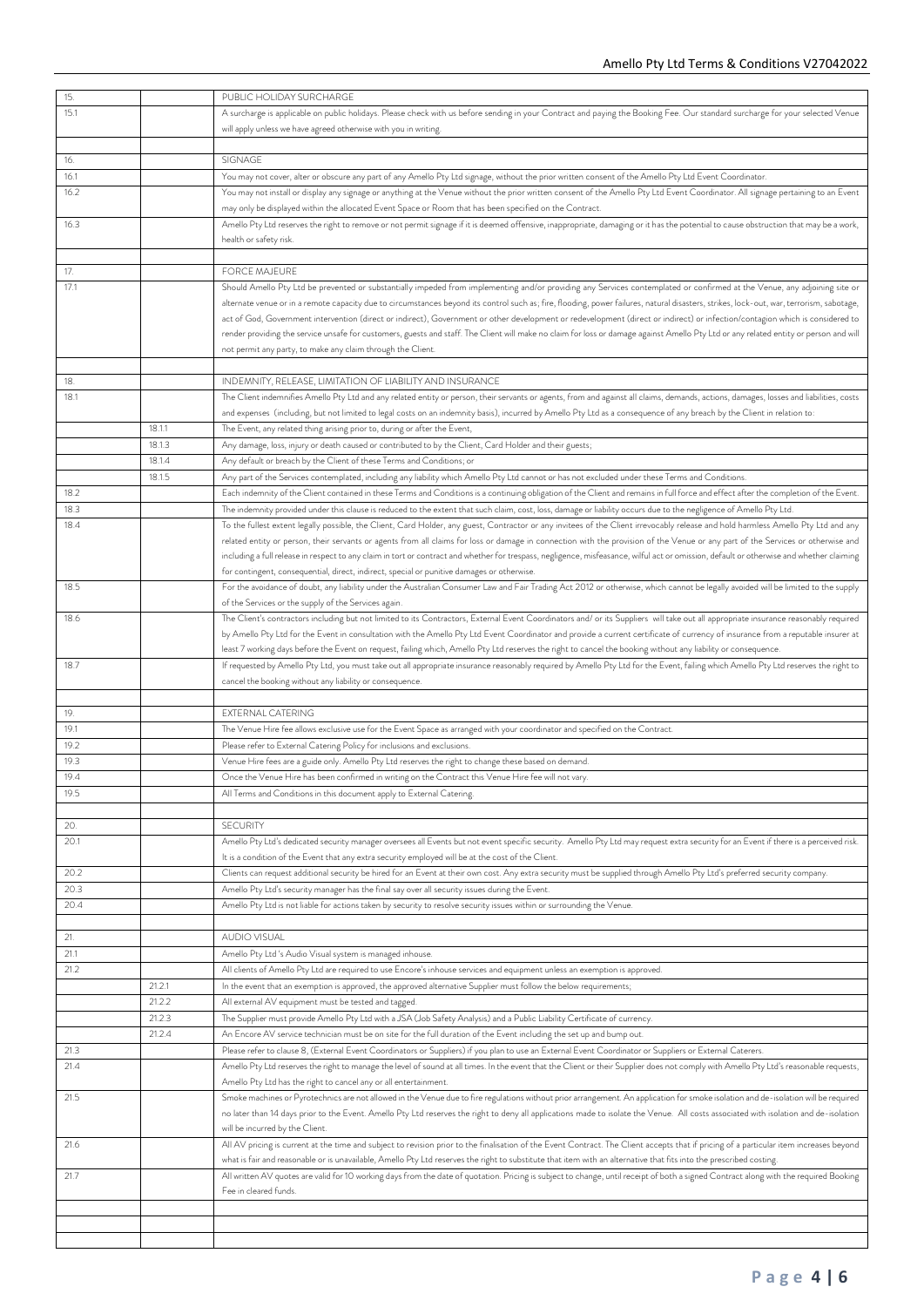| 22.         |        | <b>DEFINITIONS</b>                                                                                                                                                                                                                                                                                                                       |
|-------------|--------|------------------------------------------------------------------------------------------------------------------------------------------------------------------------------------------------------------------------------------------------------------------------------------------------------------------------------------------|
|             |        | "Amello Pty Ltd" means Amello Pty Ltd Pty Ltd ACN 116 951 029 Trading as Amello Pty Ltd Hospitality Group ABN 51 116 951 029 (and in the context of these Terms and                                                                                                                                                                      |
|             |        | Conditions includes "we")                                                                                                                                                                                                                                                                                                                |
|             |        | "Cancellation" means a cancellation of the booking for the Venue in accordance with these terms and conditions.                                                                                                                                                                                                                          |
|             |        | "Card Holder" means the person or entity referred to in the Contract whose credit card details and signature appear on the Contract.                                                                                                                                                                                                     |
|             |        | "Client" means the Client(s), Contact(s) and Account holder referred to in the Contract and includes where applicable, the Card Holder to the extent of authorising payments of<br>any and all amounts due under the Event booking in accordance with these terms and conditions.                                                        |
|             |        | "Contract" is the document used to confirm your Event booking. This confirms the minimum spend, date, start and finish times, and any other key information relating to the                                                                                                                                                              |
|             |        | Event.                                                                                                                                                                                                                                                                                                                                   |
|             |        | "Contractors" "External Event Coordinator" "Supplier" refers to external operators engaged by the Client to work on and within the Event.                                                                                                                                                                                                |
|             |        | "Booking Fee" means a Booking Fee paid to Amello Pty Ltd in clear funds to secure an Event booking.                                                                                                                                                                                                                                      |
|             |        | "Event" and "Function" means the hire event of the Venue booked by the Client in accordance with these terms and conditions;                                                                                                                                                                                                             |
|             |        | "Event Coordinator" means the Event coordinator appointed by Amello Pty Ltd to co-ordinate the Event on behalf of the Client.                                                                                                                                                                                                            |
|             |        | "Event Space", "Room" and "Area" refers to the area booked by the Client noted on the Contract.                                                                                                                                                                                                                                          |
|             |        | "External Caterer" means the venue approved caterer used by the client in the Venue for the supply of food and service of an Event.                                                                                                                                                                                                      |
|             |        | "External Catering Policy" means the arrangement between Amello Pty Ltd and The External Caterer.                                                                                                                                                                                                                                        |
|             |        | "Event Order" is the document used to plan and outline the running of the Event including the Event details. It is the responsibility of the client to sign off on the document prior                                                                                                                                                    |
|             |        | to the event start date in order to confirm the details outlined within.                                                                                                                                                                                                                                                                 |
|             |        | "Guest" and "Invitee" are the people attending the venue for the Event organised by the Client.                                                                                                                                                                                                                                          |
|             |        | "Minimum Spend", "F&B Minimum" and "F&B Min" refers to the minimum amount the Client needs to spend on food and beverage at their event to book the Venue.                                                                                                                                                                               |
|             |        | "Postponement" means the postponement of the Event in accordance with these terms and conditions.                                                                                                                                                                                                                                        |
|             |        | "Services" means the services requested by the Client for the Event as set out in the Contract.<br>"Supplier" means an external supplier of goods and/or services for the Event;                                                                                                                                                         |
|             |        | "Terms and Conditions" means the terms of use that The Client agrees to abide by in order to use The Venue and the Services.                                                                                                                                                                                                             |
|             |        | "Venue" means the venue for the Event stipulated in the Contract.                                                                                                                                                                                                                                                                        |
|             |        | "Venue Hire" refers to the amount specified by Amello Pty Ltd as the fee to utilise the Venue for an Event.                                                                                                                                                                                                                              |
|             |        |                                                                                                                                                                                                                                                                                                                                          |
| 23.         |        | OTHER VENUES                                                                                                                                                                                                                                                                                                                             |
| 23.1        |        | There is no automatic entitlement to the use or enjoyment of any of the other properties within the Amello Pty Ltd business premises on the day of your Event, post or prior your                                                                                                                                                        |
|             |        | Event.                                                                                                                                                                                                                                                                                                                                   |
| 23.2        |        | We would be happy to try and accommodate your needs to entertain guests prior and post your Event and are available to discuss this as a separate arrangement to the Contract.                                                                                                                                                           |
| 23.3        |        | Additional minimum spend amounts or fees may apply for additional usage of other venues within the Amello Pty Ltd properties.                                                                                                                                                                                                            |
| 23.4        |        | Amello Pty Ltd accepts no responsibility for the availability or otherwise of additional venue space.                                                                                                                                                                                                                                    |
|             |        |                                                                                                                                                                                                                                                                                                                                          |
| 24.         |        | <b>PROHIBITIONS</b>                                                                                                                                                                                                                                                                                                                      |
|             |        | Amello Pty Ltd prohibits the following items and behaviour:<br>Use of confetti, glitter, table glitter, streamers, party poppers, flower petals and rice is prohibited anywhere in the Venue or ceremony space. A breach of this condition will incur a                                                                                  |
| 24.1        |        | minimum cleaning fee of \$100, charged pro rata dependant on the severity of the cleaning costs involved. All external cleaning contractor costs resulting from mess or damages                                                                                                                                                          |
|             |        | will be passed on directly to the Client.                                                                                                                                                                                                                                                                                                |
| 24.2        |        | Any form of entertainment that may cause possible permanent damage to the Venue, the Venues reputation or property must be approved by Amello Pty Ltd prior to the Event                                                                                                                                                                 |
|             |        | booking date.                                                                                                                                                                                                                                                                                                                            |
| 24.3        |        | Smoking at the Venues is only permitted in the designated smoking areas.                                                                                                                                                                                                                                                                 |
| 24.4        |        | Excessive noise and disruption. Amello Pty Ltd reserves the right to control the volume at all events and if it is deemed to be too loud, it will be turned down. If there is a lack of                                                                                                                                                  |
|             |        | compliance by the Client, Contractors or Guests, Amello Pty Ltd reserves the right to cancel the Event without liability or consequence.                                                                                                                                                                                                 |
| 24.5        |        | The consumption or bringing in of any illegal, toxic or offensive items into or around the Venue is prohibited. Amello Pty Ltd reserves the right to cancel the Event without liability                                                                                                                                                  |
|             |        | or consequence in the event that such illegal, toxic or offensive items are found or consumed at an Event within the Venue.                                                                                                                                                                                                              |
|             |        |                                                                                                                                                                                                                                                                                                                                          |
| 25.<br>25.1 |        | <b>PRICES</b><br>All packages and prices are subject to price increases prior to finalisation of the Event Order and all prices quoted are valid for 10 days only. The Client accepts that in the event                                                                                                                                  |
|             |        | that pricing of a particular item increases beyond what is fair and reasonable or is unavailable that Amello Pty Ltd reserves the right to substitute that item with an alternative that                                                                                                                                                 |
|             |        | fits within the prescribed costing.                                                                                                                                                                                                                                                                                                      |
|             | 25.1.1 | External supplier pricing is not determined by Amello Pty Ltd and therefore Amello Pty Ltd is not responsible for pricing increases or changes.                                                                                                                                                                                          |
| 25.2        |        | Amello Pty Ltd is entitled to increase prices based on increased business costs such as cost of goods.                                                                                                                                                                                                                                   |
| 25.3        |        | Amello Pty Ltd will only increase costs in the event that there is genuine cost increase. Amello Pty Ltd will consult with the Client and give them the opportunity to accept the                                                                                                                                                        |
|             |        | price increase or choose an alternate menu item that fits within their budget.                                                                                                                                                                                                                                                           |
| 25.4        |        | Amello Pty Ltd will not increase any Minimum Spends or Venue Hire fees once confirmed with a Client unless the Event parameters have changed.                                                                                                                                                                                            |
|             |        |                                                                                                                                                                                                                                                                                                                                          |
| 26.         |        | RESPONSIBLE SERVICE OF ALCOHOL                                                                                                                                                                                                                                                                                                           |
| 26.1        |        | All Amello Pty Ltd staff are trained in the responsible serving of alcohol, and by law may refuse to serve alcohol to any person/s who is deemed to be intoxicated. Amello Pty Ltd                                                                                                                                                       |
|             |        | prohibits any minors under the age of 18 years to be served or given any alcoholic beverages. All minors must always be accompanied by a guardian/adult whilst they are on the                                                                                                                                                           |
|             |        | premises. Minors may be required to leave the premises at a certain time to ensure their safety. You authorise Amello Pty Ltd as your agent, to enforce these laws and must fully<br>support Amello Pty Ltd and indemnify Amello Pty Ltd against any repercussions in attempting to enforce these laws or any alleged failure to so act. |
| 26.2        |        | Amello Pty Ltd reserves the right to remove intoxicated, disorderly or objectionable persons from the Venue regardless of what relationship they have to the Event.                                                                                                                                                                      |
|             |        |                                                                                                                                                                                                                                                                                                                                          |
| 27.         |        | <b>GOVERNMENT ACTION</b>                                                                                                                                                                                                                                                                                                                 |
| 27.1        |        | This term is a special term which overrides any other term of the contract with which it is in conflict;                                                                                                                                                                                                                                 |
| 27.2        |        | This term has been introduced into the contract as a result of the Coronavirus pandemic; however it is intended to apply to any intervention by government regarding health or                                                                                                                                                           |
|             |        | safety which effects the conduct of events;                                                                                                                                                                                                                                                                                              |
| 27.3        |        | If the arrangements for holding the event are effected by any change of law or government directive including Federal, State or Local government related to health or safety                                                                                                                                                             |
|             |        | issues, and compliance with the law or government directive by the customer and MHP (Melbourne Hospitality People) would result in the event not being able to proceed, the                                                                                                                                                              |
|             |        | customer may postpone the date for the event until the requirements have been removed. The postponement provisions in 3.2 in this contract will not apply for the first                                                                                                                                                                  |
|             |        | postponement. In the event that a further postponement is requested the postponement provisions in 3.2 in this contract will apply.                                                                                                                                                                                                      |